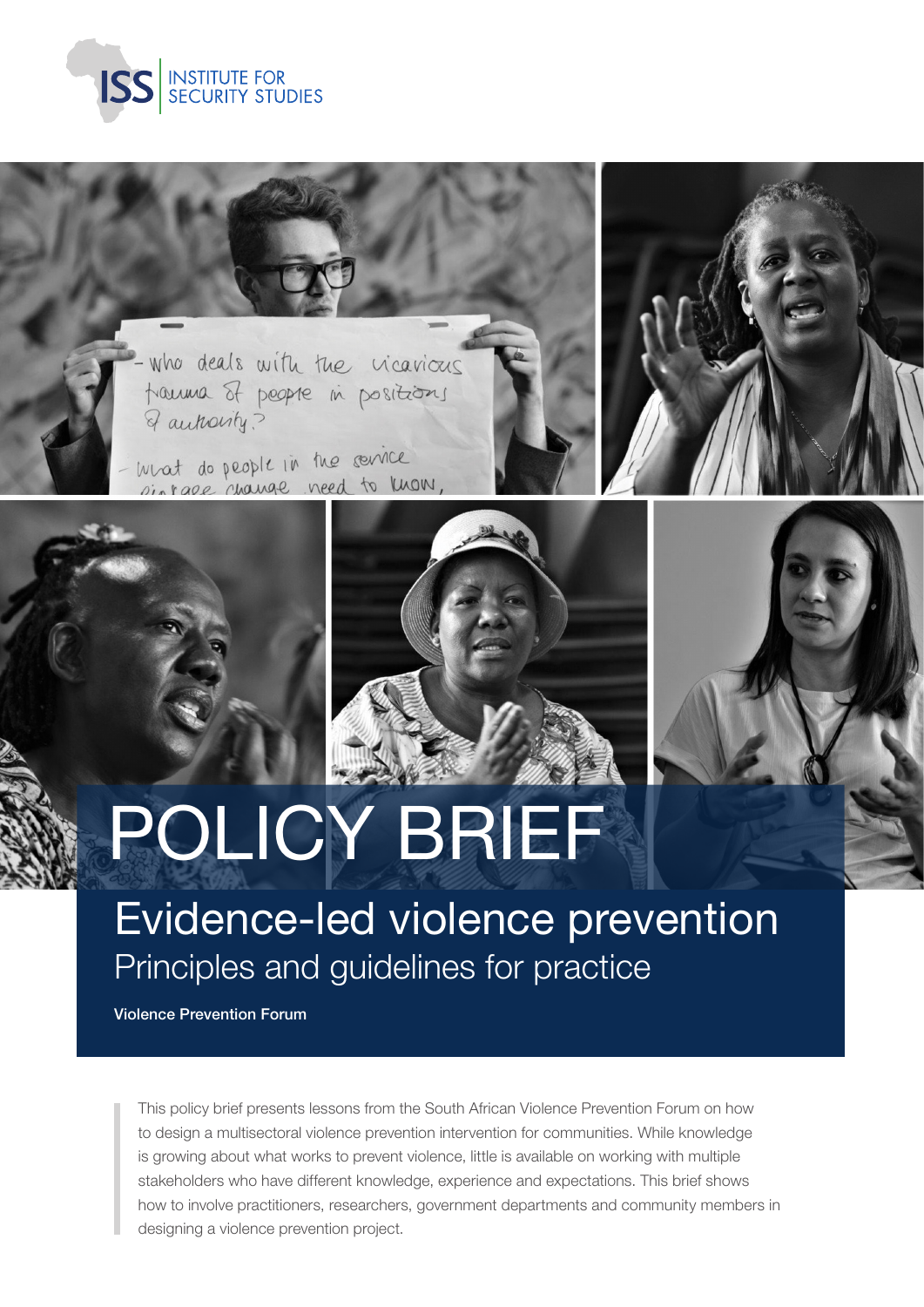## Key findings

- Who is in the discussion matters: The gender, background, culture, beliefs and experience of participants inform what emerges. The more diverse the group thinking about the problem is, the more difficult the process, and the greater the need for skilled facilitation. A diverse group will however produce more creative and informed outcomes.
- Skilled facilitation is essential: Skilled facilitators ensure that respectful, productive meetings are held where all voices are heard. They ensure that tensions that arise are addressed.
- Invest in understanding the context: The histories, resources, needs, practices and beliefs of communities must inform measures to prevent and reduce violence in a particular context. Plug-and-play programmes cannot simply be implemented, even if they have proven effective in other places.
- Meaningful partnerships are key: Building trusting partnerships takes time and effort, but is essential. Getting this right is crucial to addressing complex social problems.
- Don't be afraid to fail: Government institutions and donors tend to discourage experimentation and failure, but failure is inevitable and necessary for innovation. Failing fast allows groups to reflect, learn and make different decisions, quickly. Those involved in developing and guiding community-level change need to be enabled to support one another in the face of failure, and learn from it.
- It is not easy, but it is possible: It's difficult for diverse thinkers with different backgrounds and knowledge to work together to solve complex social problems, but it is possible. It helps if they have pre-existing relationships and clear values to guide their interaction.

## Recommendations

- Multisectoral groups seeking to partner and collaborate to prevent and respond effectively to violence need to take time to establish trust between one another and within the community in which the intervention is to be located.
- A diverse group of partners and stakeholders must work together to understand the context in which the intervention is to take place, envision the change that is required, and plan for it.
- It is vital to involve skilled and experienced facilitators from the start of any process to

address complex social problems such as violence.

- A simple set of commonly understood and shared rules and values must be created to enable effective partnerships and collaboration.
- Reflective learning should be built into any process to address violence. It is essential to learn as an intervention unfolds. Failure must be seen as necessary, and should be recognised early and used to learn from.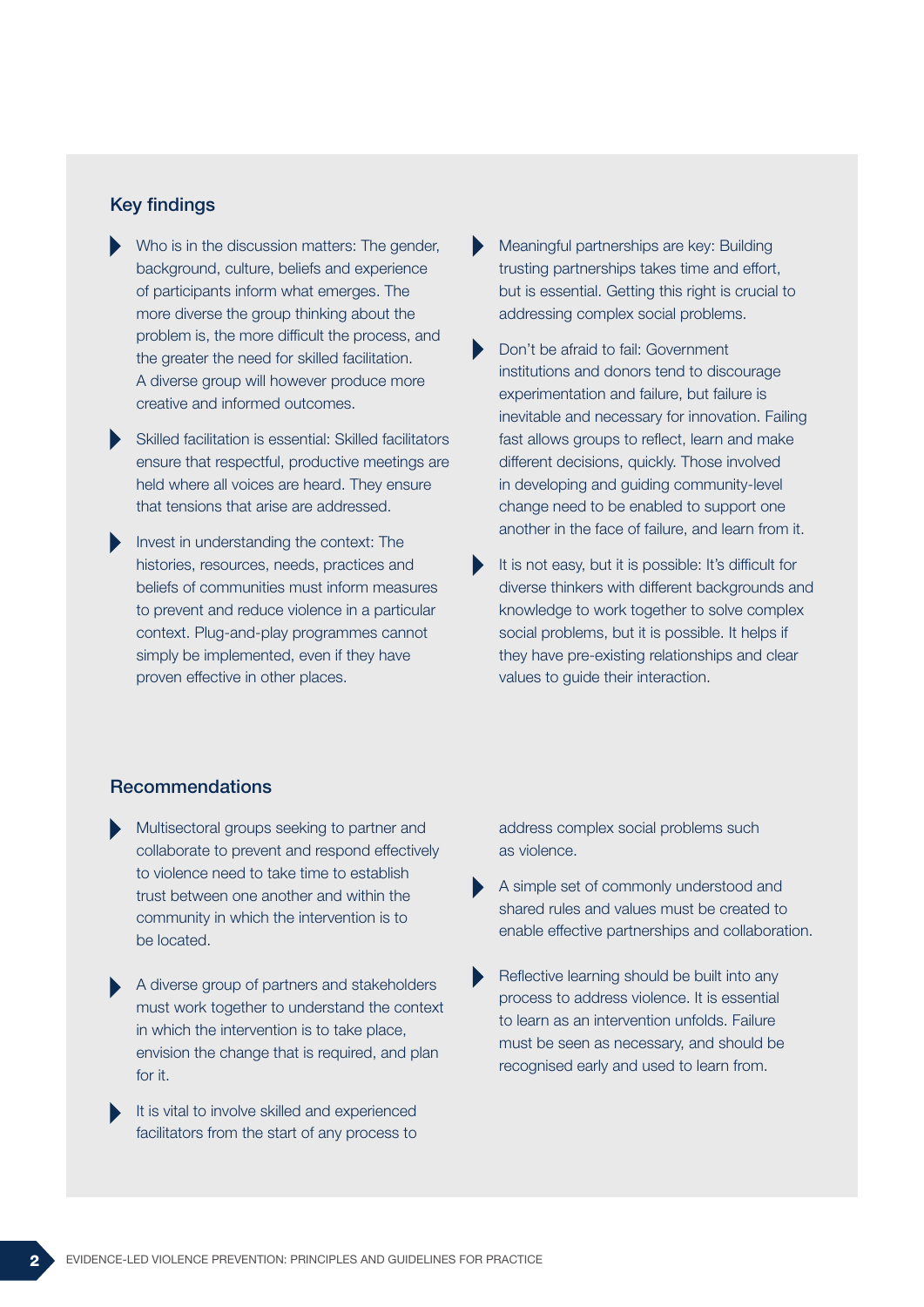# Introduction

In 2018 women in South Africa marched under the banner of the #TotalShutdown movement to demand a presidential summit to address the national crisis of gender-based violence.<sup>2</sup> Sustained high levels of violence, especially gender-based violence,<sup>3</sup> and the apparent inability of the criminal justice system to respond adequately spurred the protest action.

A presidential summit was held towards the end of 2018. A Declaration against Gender-Based Violence and Femicide was issued after the summit, in which President Cyril Ramaphosa committed the country to the development of a National Strategic Plan on Gender-Based Violence and Femicide.

Existing policies and plans emphasise the need for collaboration between sectors to address violence. These include the White Paper on Safety and Security,<sup>4</sup> the National Development Plan 2030,<sup>5</sup> the Integrated Urban Development Framework<sup>6</sup> and the National Strategic Plan on Gender-Based Violence and Femicide, along with strategies like INSPIRE (to end violence against children)<sup>7</sup> and RESPECT (to end violence against women).<sup>8</sup>

They call for multisectoral and multifaceted interventions. Yet there are very few examples in South Africa, or globally, where this has been successfully achieved.

If responsibility for preventing and reducing violence is to be shared by all sectors – government, civil society, development partners, donors, the private sector and individual citizens – success will depend on their effective collaboration and on strong multisectoral partnerships.9

Collaboration and partnerships in turn require strong, trusting relationships. Building enduring and meaningful relationships across sectors has been a key focus and outcome of the Violence Prevention Forum since 2015.

## Taking the next step

In 2018 the Violence Prevention Forum identified six factors that stand in the way of preventing violence in South Africa. These are:

• A lack of coherence and agreement about what constitutes violence prevention

- A lack of knowledge about existing violence prevention interventions and programmes
- A lack of agreement on what interventions should be prioritised for implementation.
- A workforce in need of healing
- Inappropriate resource allocation
- A lack of knowledge about how to scale up interventions that work<sup>10</sup>

In 2019 the forum mapped existing policies, programmes and interventions to prevent and respond to violence against women and children in South Africa.<sup>11,12</sup>

Building on this foundation, in late 2019 the forum explored how non-governmental organisations, researchers, international organisations and government departments might collaboratively approach the design of multifaceted violence prevention interventions to respond to specific communities' needs.

Two very different settings were the focus of this exercise: a dense urban area with a history of gang violence and high levels of substance abuse and poverty; and a rural area with traditional governance structures and high levels of gender-based violence. The aim was to deepen our collective understanding of the challenges of undertaking such a task and learn from it, while identifying a set of principles and guidelines for practice.

This policy brief documents the learnings from this two-day process.

## Insights from practice

#### Who is in the discussion matters

The gender, background, ethnicity, rank,<sup>13</sup> beliefs, culture and experience of those who participate in a process to design a response to violence will strongly inform what emerges.

High-level thinking about how to approach a complex social problem like violence does not come easily to everyone. Yet having a diversity of knowledge and perspectives in such a process is necessary. It is therefore important for a multisectoral group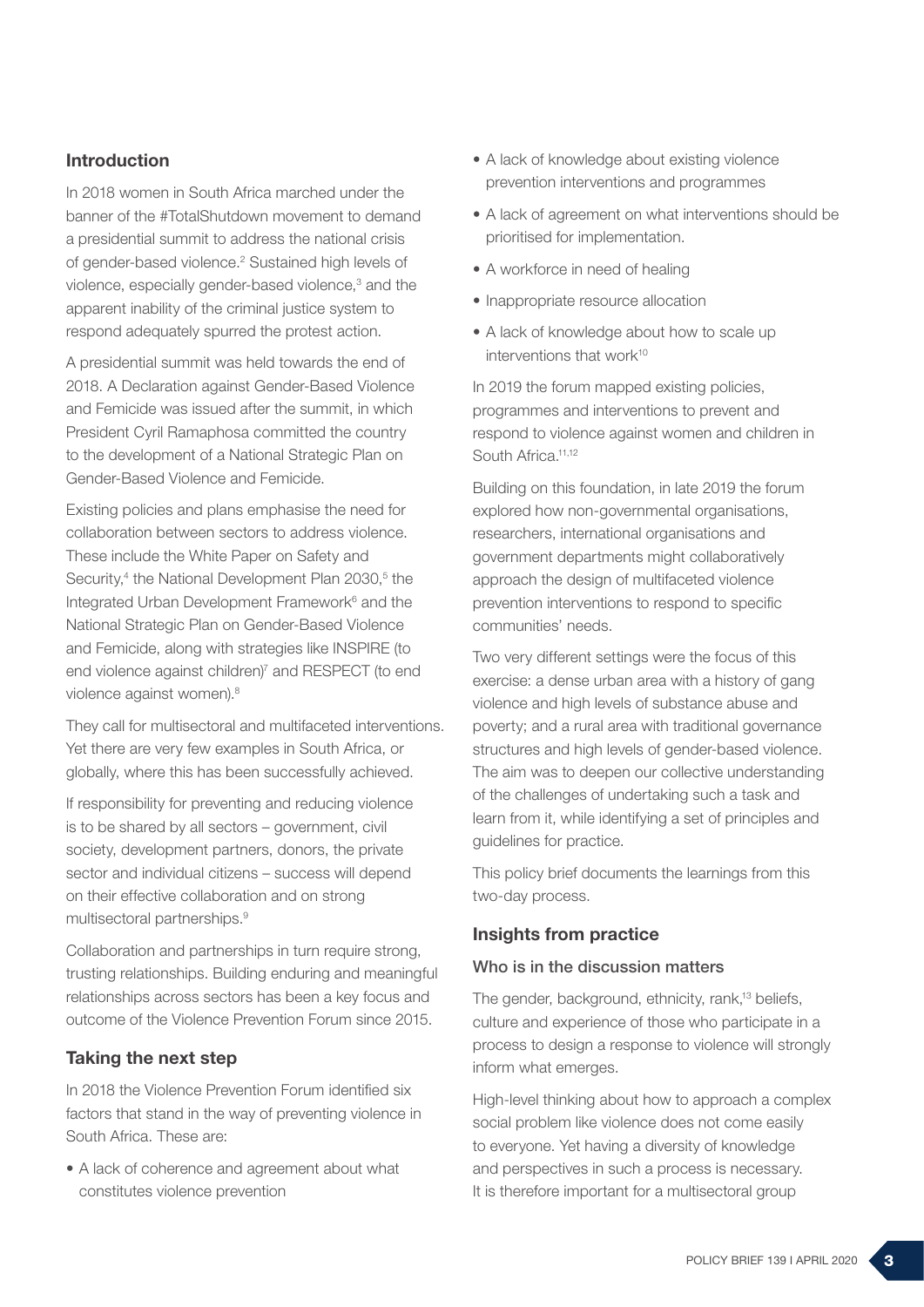undertaking such an exercise to be guided by a clear, structured process and capable facilitators.

There were stark differences in the way participants (from government structures, research institutions and implementing organisations) thought, processed information and came to conclusions. This is to be expected, and welcomed.

Some participants in a process like this will want to focus on solutions or on sharing their knowledge. They may struggle to be fully present in the process of examining the issues from multiple perspectives in an attempt to gain insight and knowledge. Yet for others, a slower exploratory process is necessary and more comfortable.

In the forum, participants found the process of agreeing on a problem statement and identifying steps towards designing an intervention challenging and uncomfortable because of these differences.

# Good facilitators ensure that all perspectives are equally shared and valued during meetings

A diverse group of people with a range of perspectives increases the richness of the outcome. Without the experience of implementers, researchers may not have the crucial on-the-ground knowledge about the practicalities (problems and opportunities) of working in challenging environments.

Policymakers and civil servants on the other hand work within complex hierarchical structures, and their knowledge of state systems and how they work is essential to designing multisectoral interventions.

Practitioners and officials, however, may not have been exposed or have access to what existing research says about effective interventions or programmes.

Area experts provide an essential source of information and may be a sounding board for testing whether or not certain ideas or approaches would be appropriate in a given context.

Individual and group characteristics also play a role in how a conversation unfolds. Extroverts (or those who

hold rank) are likely to be outspoken, especially in group settings, and may tend to dominate conversations.

The influence of culture and upbringing also plays a role. While some cultures encourage speaking up and standing up for one's opinions and ideas, others encourage communal decision making and disapprove of public disagreement and individual opinion. This can be a cause for tension or conflict, or the withdrawal of participation by those who feel excluded.

There is strength in diversity – the more diverse the group thinking about the problem is, the more difficult the process, and the greater the need for skilled facilitation; but the outcome is likely to be more creative and informed.

### Skilled facilitation is essential

The foundation laid by facilitators is crucial to ensuring that all perspectives are shared equally, and valued, in meetings. In the Violence Prevention Forum this is achieved by creating a common set of values to guide interactions that include respect, empathy and active listening, and by creating opportunities for all participants to speak.14

Tensions in the group are noticed and addressed before they fester or become conflicts. This way of engaging is consistent with the change participants would like to see in society.

Skillful facilitation enables meetings to be creative and generative, while leaving participants feeling fulfilled and invigorated.

'You've got to really put the needs of the community at the centre of any violence prevention intervention that you develop.'

Prof Shanaaz Mathews, Children's Institute, University of Cape Town

#### Invest in understanding the context

The evidence that has been and is being developed to show what kinds of programmes or interventions are effective in reducing the risk factors for violence, or preventing violence directly, has to be adapted to particular contexts.15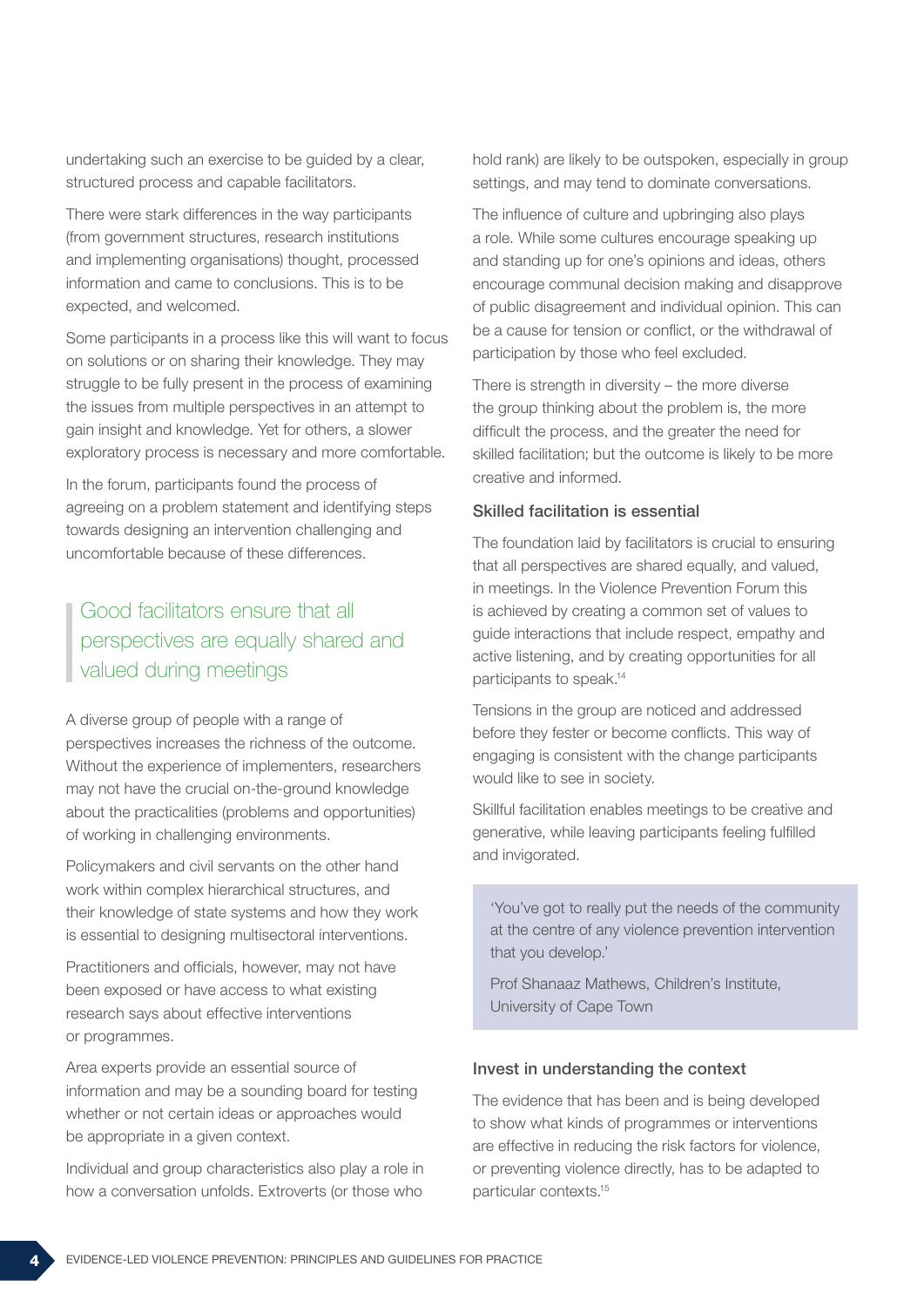Multisectoral groups must take their time to fully understand the context in which an intervention is to be undertaken before attempts are made to apply solutiondriven thinking. The context will determine:

- What a community needs
- How the problems and their causes are understood
- What a community will find acceptable
- What is appropriate at a given time
- What is most urgent<sup>16</sup>

In the Violence Prevention Forum an understanding of the context was achieved by sharing background papers about the two communities prepared by experts before the meeting. The papers were discussed at the meeting and people who live, or have lived, in the communities were present to provide additional insights and answer questions.

The groups then generated challenge statements (based on a design-thinking approach) to hone their focus on key issues that emerged from their understanding of the communities.

#### *Urban area problem statement*

How might we reduce violence given that gangsterism offers meaning and economic benefits to large portions of the community, when interestingly, there is community will and existing interventions that have been able to reduce violence?

#### *Rural area problem statement*

How might we get co-ownership in addressing gender inequalities in a community, given that unequal gender norms that are hurtful and harmful have been normalised, when interestingly, women feel forced to accept and condone them in order to maintain status or favour in their relationships, with family and within the community?

The two examples of statements generated by the groups demonstrate how the different contexts informed the focus.

#### Meaningful partnerships are key

Effective collaboration between partners is important when hoping to craft solutions for deep-rooted social problems. Here, 'effective' refers to a manner of working that is built on trust and respect, and allows for all partners to feel equally valued in the process to design (and later implement) an intervention.

When working as a collective towards a goal, it is important that participants agree on what their priorities are, and have a shared vision. From this priorities and next steps can emerge. The following are also important for effective partnerships:

- Trust cannot be assumed. A lack of trust is often at the heart of social dysfunction (which may manifest in violence). Building trust takes time, a thoughtful process and a credible convener. The first real shift is seen when consultation transitions to collaboration and partnership.
- Building the partnerships and relationships that are necessary to drive a process towards sustainable solutions takes time and effort. Getting this right is a crucial step towards ultimately addressing the issues.

#### Don't be afraid to fail

Failure is an inevitable and necessary part of innovating – from failure we can learn. Government institutions and donors tend to discourage experimentation and failure. If innovation is to be encouraged, those involved in developing and guiding community-level change need to be enabled to support one another in the face of failure, and learn from it.

# It's possible for a group of diverse thinkers to work together effectively in a short period of time

The faster failure is identified and addressed, the faster the learning. This requires trusting partnerships and safe meeting spaces. If meetings are punitive or antagonistic people tend to hide their mistakes and try to justify their actions or failures, fearing that they will be penalised and blamed for a mistake instead of the failure being seen as an opportunity for learning.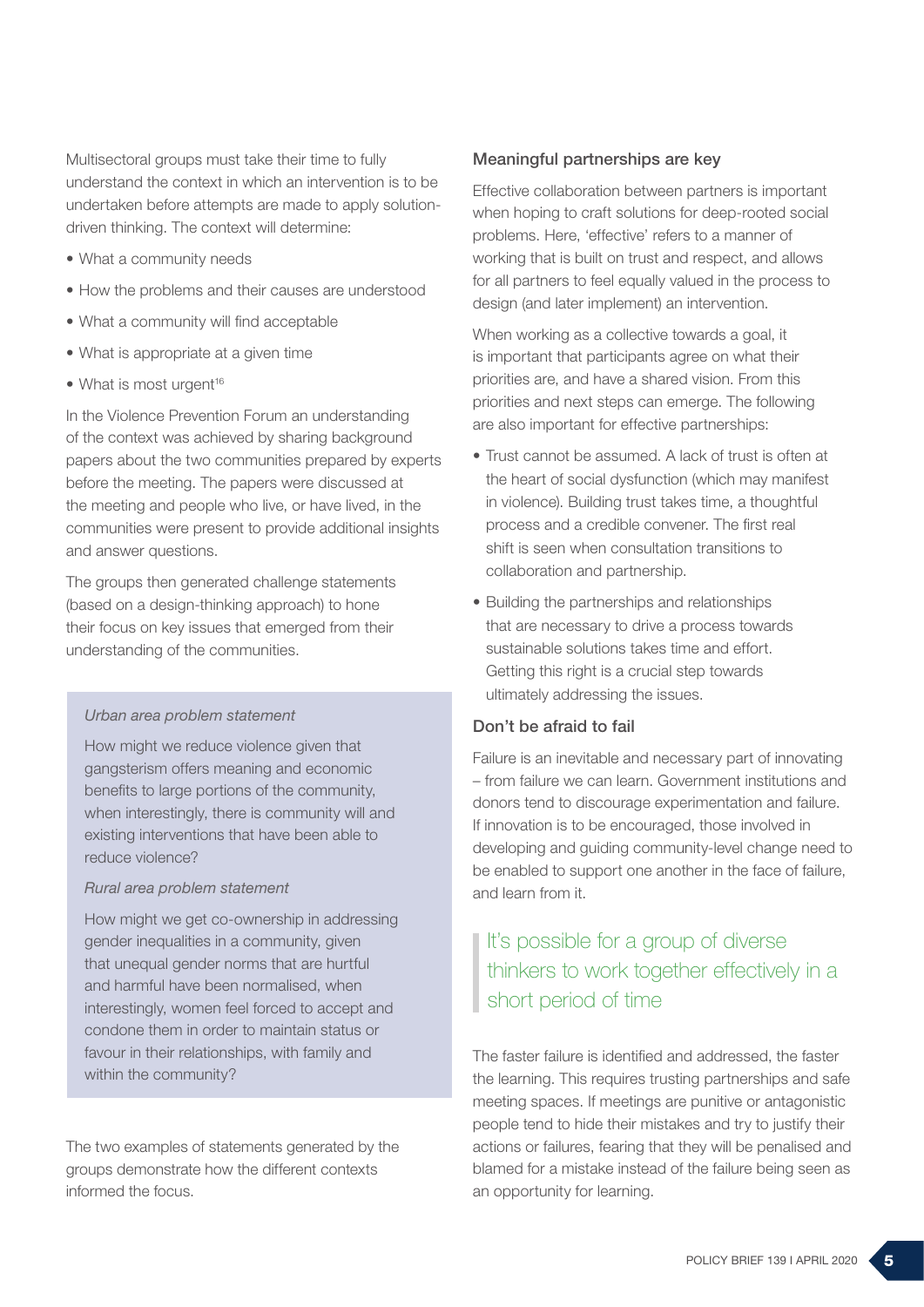#### It is not easy, but it is possible

Although difficult, and at times taxing, it is possible for a group of diverse thinkers with different backgrounds, experiences and knowledge to work together effectively in a short period of time to make progress in designing a process to solve complex problems. It helps if they have pre-existing relationships and clear values to guide their interaction. This is no different in community settings.

Dr Barbara Holtmann<sup>17</sup> reflects on her experience in working with multisectoral groups to resolve complex problems using a systems approach:

'One of the things we found through working in communities is that it takes a long time to build trust and to actually have people prepared to share what they know, how they know it, [and] what they think should happen about it. It is not something that we have ever been able to do in one and a half days. There is a tension between people saying, "I don't want to be at a talk shop. We have all talked too much," and the enormous need we have to listen to each other. That is something that really needs to be balanced. Even in a setting where you have community members who are asking you to drive a process, it's really about pace and about getting to a point where you can really call each other partners. Without this, your action plans fizzle and it becomes a blame game. We need to get into a place where people are actually prepared to really understand what they are committing to when they engage in a collaborative strategy and that takes time.'18

# **Conclusion**

Collaboration between multiple sectors is challenging but necessary if we are to successfully reduce and prevent violence in South Africa. A wealth of knowledge and experience is brought to bear when people from different backgrounds and with different knowledge and experience come together to think about and work on a common goal.

Agreeing on exactly what comprises a shared goal or destination will take time, innovation and careful

facilitation, but this is what is required if multifaceted multisectoral violence interventions are to be successfully conceptualised and implemented in South Africa.

#### About the authors

Chandré Gould and Diketso Mufamadi, Justice and Violence Prevention programme, Institute for Security **Studies** 

Janet Hayward, Department of Anthropology, Rhodes **University** 

Elizabeth Dartnall, Executive Director, Sexual Violence Research Initiative

Nwabisa Shai, Gender and Health Research Unit, South African Medical Research Council

Sinah Moruane, Child Protection Specialist, UNICEF

Judy Connors, VPF facilitator

Janet Austin Monitoring and Evaluation Specialist at Rape Crisis

Major General Oswald Reddy, SAPS Eden Cluster Commander

Katharine Frost, Executive Director at Ububele Educational & Psychotherapy Trust

Elmarie Malek, Head of General Paediatric Specialist Services Tygerberg Western Cape Government

Tshepiso Machabaphala, Gender Focal Point at the National Department of Health

Zithobile Ngidi, educator at Vikingozi Secondary school in KwaZulu Natal

Ajwang Warria, Professor in the Department of Social Work at the University of the Witwatersrand

Wilmi Dippenaar, Director of the Seven Passes Initiative

Joan Moeketsi, Component Manager SA: Partnerships for Prevention of Violence against Women and Girls in Southern Africa at GIZ (the German development cooperation with South Africa)

Shanaaz Matthews, Director of the Children's Institute, University of Cape Town

Thulani Mahlangu, Senior Technical Advisor, Inclusive Violence and Crime Prevention at GIZ

Likho Bottoman, Director: Social Cohesion and Equity at the Department of Basic Education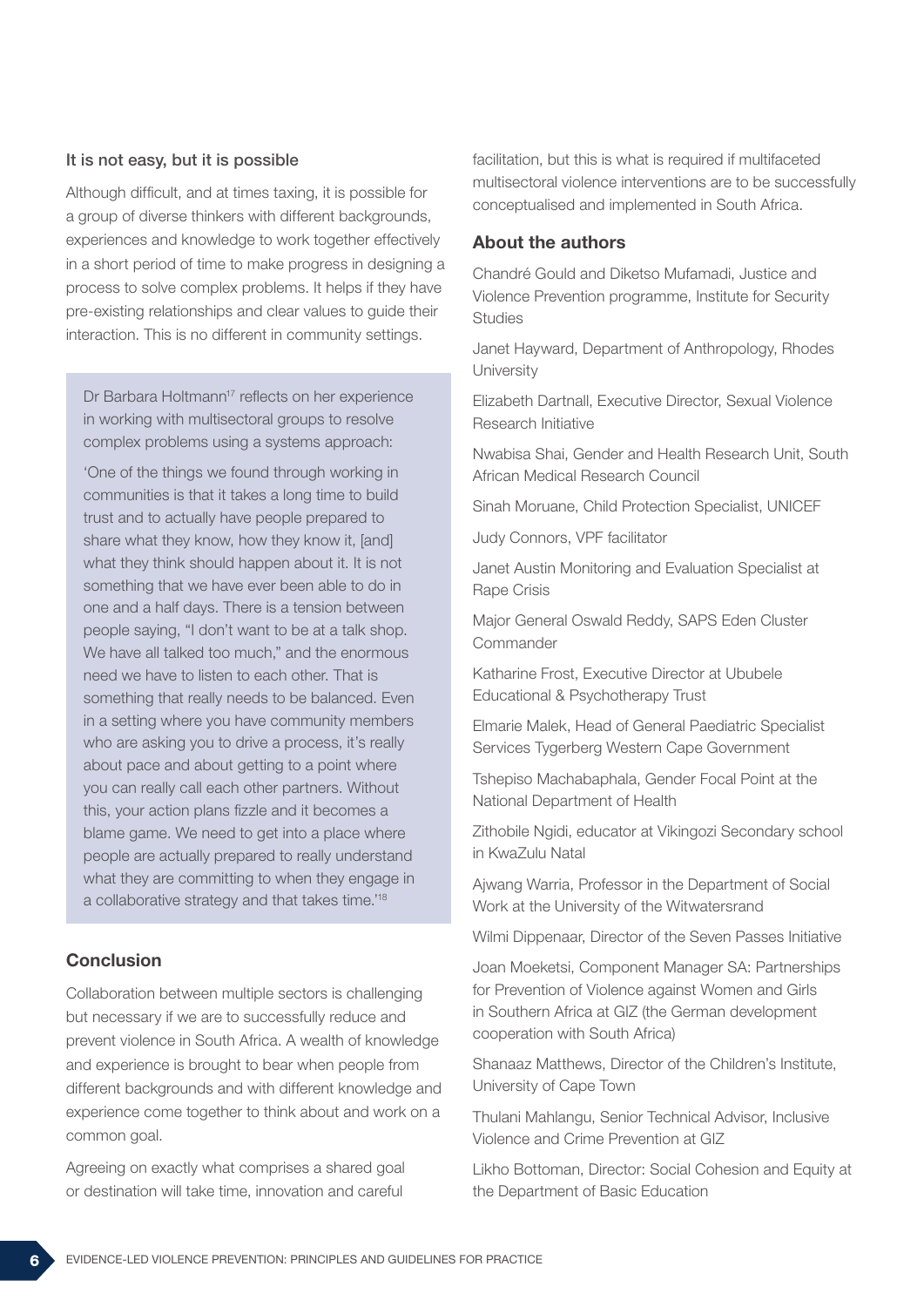Thamsanqa Mzaku, Director, Phaphama Initiatives

Barbara Holtmann, Director, FIXED Africa

Neo Modise, research consultant, ISS

### **Notes**

- 1 See www.violence-prevention.org, last accessed 26 February 2020.
- 2 The Presidency, Declaration of the Presidential Summit against Gender-Based Violence and Femicide, www.gov.za/ GBVFdeclaration, 2018.
- 3 C Gould, D Mufamadi, C Hsaio and M Amisi, Reducing violence in South Africa: from policing to prevention, Institute for Security Studies, https://issafrica.org/research/policy-brief/reducingviolence-in-south-africa-from-policing-to-prevention, 2017.
- 4 Civilian Secretariat for Police, Pretoria, White Paper on Safety and Security, Government Printer, 2016.
- 5 The Presidency, National Planning Commission, National Development Plan 2030: Our future – make it work, Pretoria, 2012.
- **6** Department of Cooperative Governance and Traditional Affairs, Integrated Urban Development Framework: A new deal for South African cities and towns, www.africancentreforcities.net/ wp-content/uploads/2017/05/IUDF-2016\_WEB-min.pdf, 2016 (accessed 27 February 2020).
- 7 World Health Organization, INSPIRE: Seven strategies for Ending Violence Against Children, New York, www.who.int/publicationsdetail/inspire-seven-strategies-for-ending-violence-againstchildren, 2016.
- 8 World Health Organization, RESPECT women: Preventing violence against women, Geneva, www.who.int/reproductivehealth/ publications/preventing-vaw-framework-policymakers/en/, 2019 (accessed 3 March 2020).
- 9 World Health Organization, INSPIRE: Seven strategies for Ending Violence Against Children, New York, www.who.int/publicationsdetail/inspire-seven-strategies-for-ending-violence-againstchildren, 2016. C Gould, D Mufamadi, M Amisi, E Dartnall, S Moruane, C Abdoll, J Connors, S Naicker, N Shai, E Malek, B Rezant, I Edelstein, A Mabunda, Y Mayet, K Frost, W Dippenaar, Z Kader, A Lewaks and J Moeketsi, What will it take to prevent interpersonal violence in South Africa? Pretoria, Institute for Security Studies, Policy Brief 122, 2019.
- 10 C Gould, D Mufamadi, M Amisi, E Dartnall, S Moruane, C Abdoll, J Connors, S Naicker, N Shai, E Malek, B Rezant, I Edelstein, A Mabunda, Y Mayet, K Frost, W Dippenaar, Z Kader, A Lewaks and J Moeketsi, What will it take to prevent interpersonal violence

in South Africa? Pretoria, Institute for Security Studies, Policy Brief 122, 2019.

- 11 Institute for Security Studies, Mapping South Africa's resources for preventing violence, Report from the eighth meeting of the Violence Prevention Forum, Pretoria, www.violence-prevention. org/pdf/Report%20of%20the%208th%20meeting%20of%20 the%20Violence%20Prevention%20Forum\_May%202019.pdf, 23 and 24 May 2019 (accessed 27 February 2020).
- 12 Institute for Security Studies and Save the Children Africa, Inspired by INSPIRE: multi-sectoral responses to the seven strategies of the INSPIRE package to end violence against children in South Africa, Pretoria, https://issafrica.org/research/ books-and-other-publications/inspired-by-inspire, 2019 (accessed 27 February 2020).
- 13 Rank refers to 'one's position in any given system or context, relative to others in that system'. N Molefi, Rank power and privilege, presentation at the Convention of the Actuarial Society of South Africa, Cape Town, 24 and 25 October 2018, www. actuarialsociety.org.za/wp-content/uploads/2018/11/DIVERSITY-AND-INCLUSION-RANK-POWER-PRIVILEGE-Nene-Molefi.pdf, 2018 (accessed 26 February 2020).
- 14 The values of the Violence Prevention Forum are: respect, commitment and courage, collaboration and partnership.
- 15 C Hsiao, C Gould, H Loening-Voysey, P Burton, A Lewaks and N Shai, Reducing violence in South Africa: from research to action, Institute for Security Studies, https://issafrica.org/research/policybrief/reducing-violence-in-south-africa-from-research-to-action, 2017.
- 16 E Howarth, K Devers, G Moore, A O'Cathain and M Dixon-Woods, Contextual issues and qualitative research, Health Services and Delivery Research, 4 (16), 105-20, 2016.
- 17 Barbara Holtmann has a PhD, Management of Technology and Innovation, Da Vinci Institute for Technology Management 2010 (Thesis: Safe communities of opportunity: A strategy for a safe South Africa) and an MM, Master of Management (Public and Development), University of Witswatersrand, 2003 (Dissertation: Gender bias in service delivery to victims of crime). Over the past 20 years Holtmann has worked with complex social problems in South Africa and internationally, in civil society, the private sector, the non-governmental organisation sector, national government and at the national Council for Scientific and Industrial Research (CSIR). She now consults on sustainable social systems, matters of collaboration, integrated interventions, vulnerability and fragility, social and community intervention, empowerment of girls and women and community safety and development.
- 18 Barbara Holtmann, speaking at the Violence Prevention Forum meeting in Johannesburg, 19 September 2019.